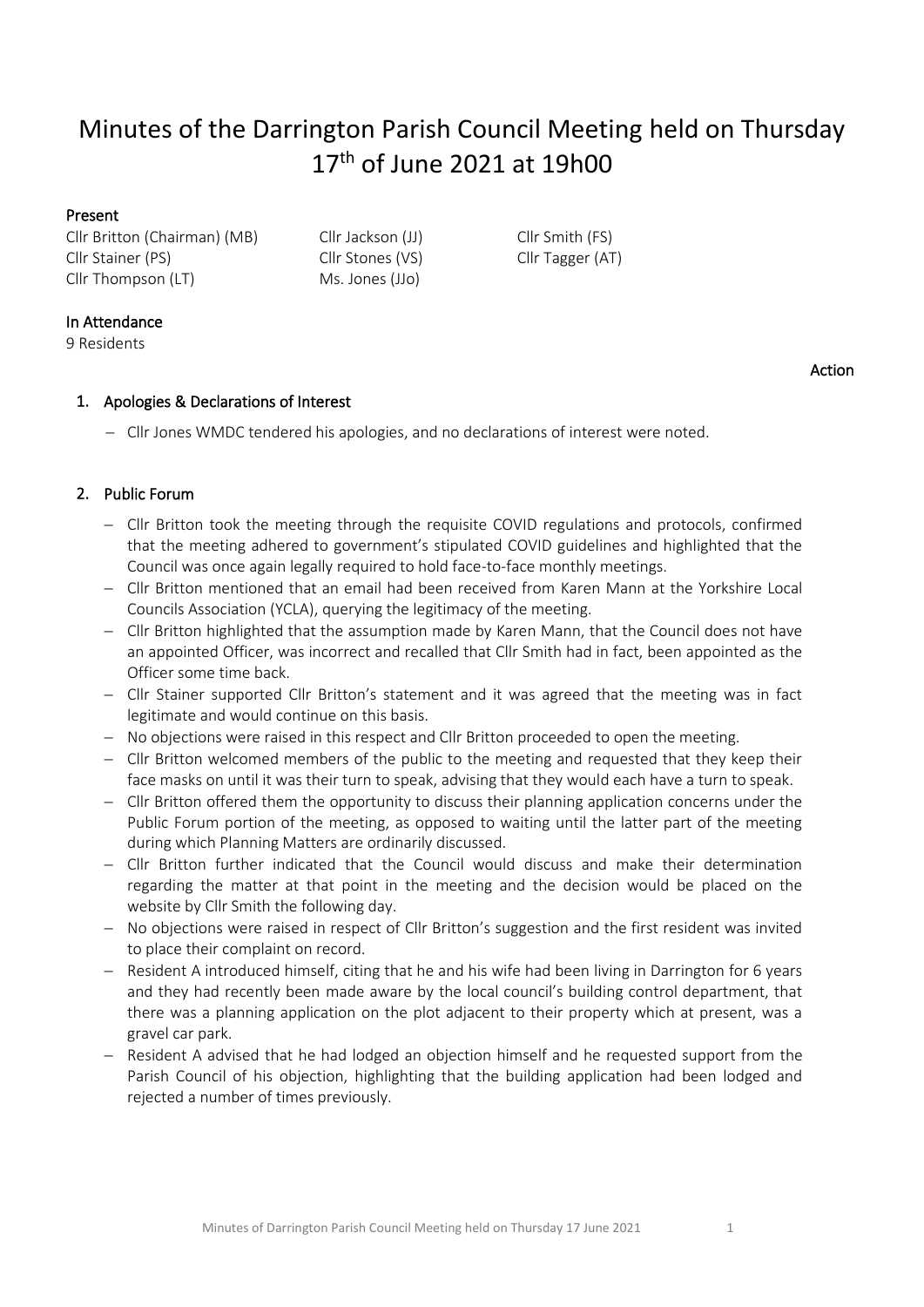- − Cllr Britton advised those present that the Parish Council had 3 options in this respect: a) to not comment at all on the objection, b) to comment, or c) to lodge an objection itself, and requested clarification as to which of these Resident A was requesting.
- Resident A confirmed that he was requesting that the Parish Council lodge its own objection with the building control department as well.
- − Resident B expressed his support of Resident A's objection and expressed his dissatisfaction that they were once again having to go through the objection process, considering the number of times that the building application had already been rejected by the building control department.
- − Cllr Britton highlighted that building regulations had recently been relaxed by government and that this was likely the reason that the application had once again been submitted by the land owner.
- − Resident C supported Resident A and B's statements and raised concerns regarding the aesthetic and ecological impact on Darrington Hall, its surroundings and the village and requested that the Parish Council both support their objections as well as lodge their own objection with the local authority.
- − Resident D highlighted that the proposed structure would restrict accessibility for emergency services such as fire trucks and ambulances.
- − Resident B further advised that should the building application be approved, there would be an increase in the number of cars parking on Estcourt Road and this would increase the risk of danger to residents, highlighting further that the wall to be constructed as part of the application was, in fact, on his land and not the applicant's.
- − Cllr Tagger reminded the residents that an objection could only be lodged on the basis of legitimate, and not emotional reasons and urged them to ensure that their objection met this criteria in order for it to be considered by the local authority.
- − Cllr Britton further clarified that the basis on which residents could object differed to those on which the Parish Council could object, however given their mandate, they were in a position to object should that be the decision made by Parish Council.
- − Cllr Jackson queried whether the residents were made aware, prior to the purchasing of their respective properties, that the land in question was earmarked for development.
- − The residents unanimously agreed that they had not been made aware, however they had been made aware of the previous building application rejections.
- − Resident A took the meeting through a brief history of the land's planning history and confirmed that his objection had been prepared with objectivity in mind.
- − Cllr Thompson suggested to the residents that they consider forming a resident group in order to be able to present at the planning committee meeting, as well as petition against the development.
- − Cllr Britton thanked the residents for their attendance and upon their exit from the meeting, invited the next group of residents into the meeting.
- − Cllr Britton took the next group of residents through the same introduction as the first group and invited the first of the residents to present their case.
- − Residents E and F advised that they no longer live in the village, however they were in attendance for 3 reasons: a) Their daughter lives in close proximity to the land in question, b) When they previously lived in the village they had a similar issue with their own property where the property adjacent to them was developed and directly impacted on them, and c) Resident E was a council member of another parish within the area and he had a vested interest in understanding how the matter would be dealt with by the Parish Council.
- − Resident G presented his case, highlighting that he had requested a copy of the property deed for the land in question and that the current deeds had restrictive covenants, which supersede any planning application and should be taken into account by the local authority when reviewing such application.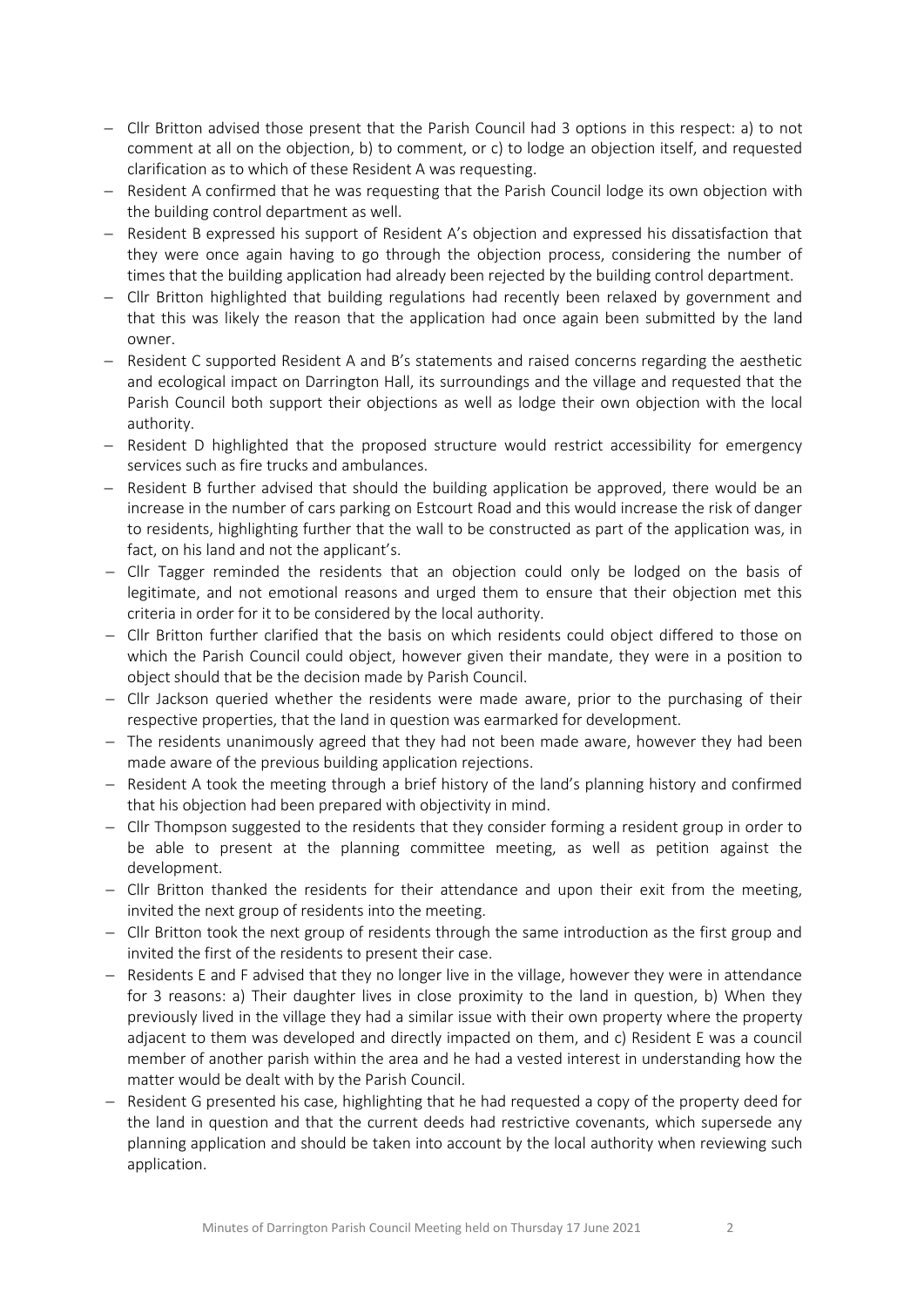- − Resident G advised according to the deed, the land to be developed on, was in fact initially earmarked as parking for Darrington Hall.
- − He further highlighted that the building plans under review indicated parking space for 2 vehicles, however in order for this to be fulfilled, a portion of the retaining wall would have to be knocked down and covered with concrete.
- − Resident G brought the attendees' attention to the restrictive covenant in the title deed, which stipulated that no part of the retaining wall should be removed or used for any purpose other than lawns and gardens and therefore, the building plans are in contravention of the restrictive covenant and should be rejected for legal reasons.
- − Resident G confirmed that these title deeds were the most recent iteration on record for Darrington Hall.
- − Resident H closed the discussion by reminding the Parish Council that the new development would not only infringe on the privacy of the surrounding properties, but also block the road due to the lack of capacity for vehicles.

# 3. Minutes of Previous Meeting

- − Cllr Tagger queried not having received the minutes for the previous meetings and undertook to advise Cllr Smith should he not receive the minutes for the meeting within 7 days after the meeting date.
	- AT
- − Minutes for the Annual General Meeting held on 20<sup>th</sup> May 2021 were proposed by Cllr Stones, and seconded by Cllr Stainer, as a true and accurate record of the meeting. There was no dissent.
- − Furthermore, minutes for the meeting held on 20<sup>th</sup> of May 2021 were proposed by Cllr Stones, and seconded by Cllr Stainer as a true and accurate record of the meeting. There was once again no dissent.

# 4. Matters Arising from the Previous Minutes

# i. Website Content

− Cllr Britton noted that the annual signed financial documents had been placed on the website by 1<sup>st</sup> July 2021. No further action is required.

# ii. Village Benches

- − Cllr Jackson advised that he had sourced a provider to install the benches, however he was unable to obtain prices until such time as he could obtain foundation drawings and clarity regarding the expected arrival dates of the benches.
- − Cllr Smith confirmed that once the benches arrived (anticipated to be during August), they would be stored in her garage until such time as they were installed.
- − Cllr Smith further confirmed that the fitting kits for the benches had already been ordered, as the requirements were the same for each bench.
- − Cllr Smith undertook to notify Cllr Jackson once she had an expected date of arrival for the benches, and Cllr Jackson undertook to liaise with the provider regarding the installation. FS/JJ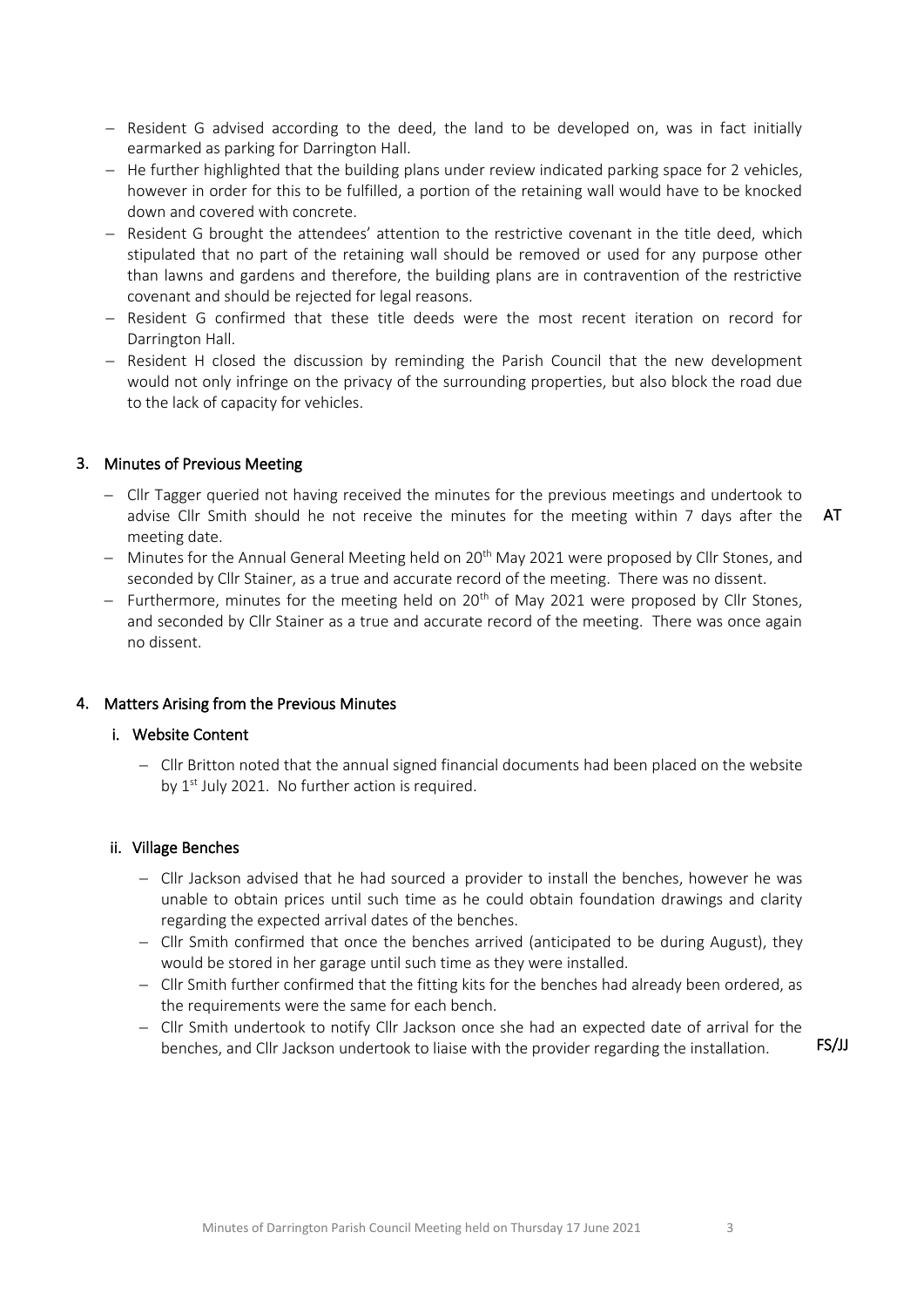# iii. Milners Land and Footpaths

- − Cllr Britton reminded the meeting that he had undertaken to visit the library to investigate the legality of the access on Milners Lane and other footpaths in Darrington, once the library was again open to the public.
- − Cllr Britton advised that he had visited the library and was advised that the records are in fact, held at County Records Office which has not yet re-opened.
- − Cllr Britton to visit the Count Records Office once it has re-opened. MB

#### iv. Dog Waste Stations

- − Cllr Smith confirmed that the additional 2 dog bins and the movable bin for the orchard had been ordered, as well as new poo bags for the existing and the new bins.
- − Cllr Britton advised that he had visited the bins numerous times and that there was no smell emanating from any of the bins at any time.
- − No further action is required.

# v. Speed Surveys

- − Cllr Smith reminded the meeting that she had undertaken to follow up on the data obtained from the speed strips and advised that she had not yet had the opportunity to do so.
- − Cllr Smith undertook to follow up on this item.

# vi. Bankswood

- − Cllr Tagger confirmed that Yvette Cooper's office was now involved in this matter and that he had received a phone call from a person in their office, who had checked with the House of Commons Library regarding where they stand with regards to contesting the decision by Wakefield Council.
- − Cllr Tagger highlighted that the matter could not go further until this clarity had been obtained and also reminded the meeting that the Ombudsman had turned down the objection due to the individual nature of the complaint.
- − Cllr Tagger advised that the House of Commons Library team had confirmed that the Ombudsman is technically correct in that his office could not progress the complaint due to the complainant (Cllr Tagger) living too far away from the location of the complaint.
- − Cllr Tagger did however mention that the fact that the Council had already admitted that there was a problem, and that it had already made 3 enforcement orders in respect of the illegal occupation. He has persuaded Yvette Cooper's office to request that she makes representation to the Wakefield Council on the Parish Council's behalf.

#### vii. School Shed Request

− No further action is required, and this matter can be removed from the agenda.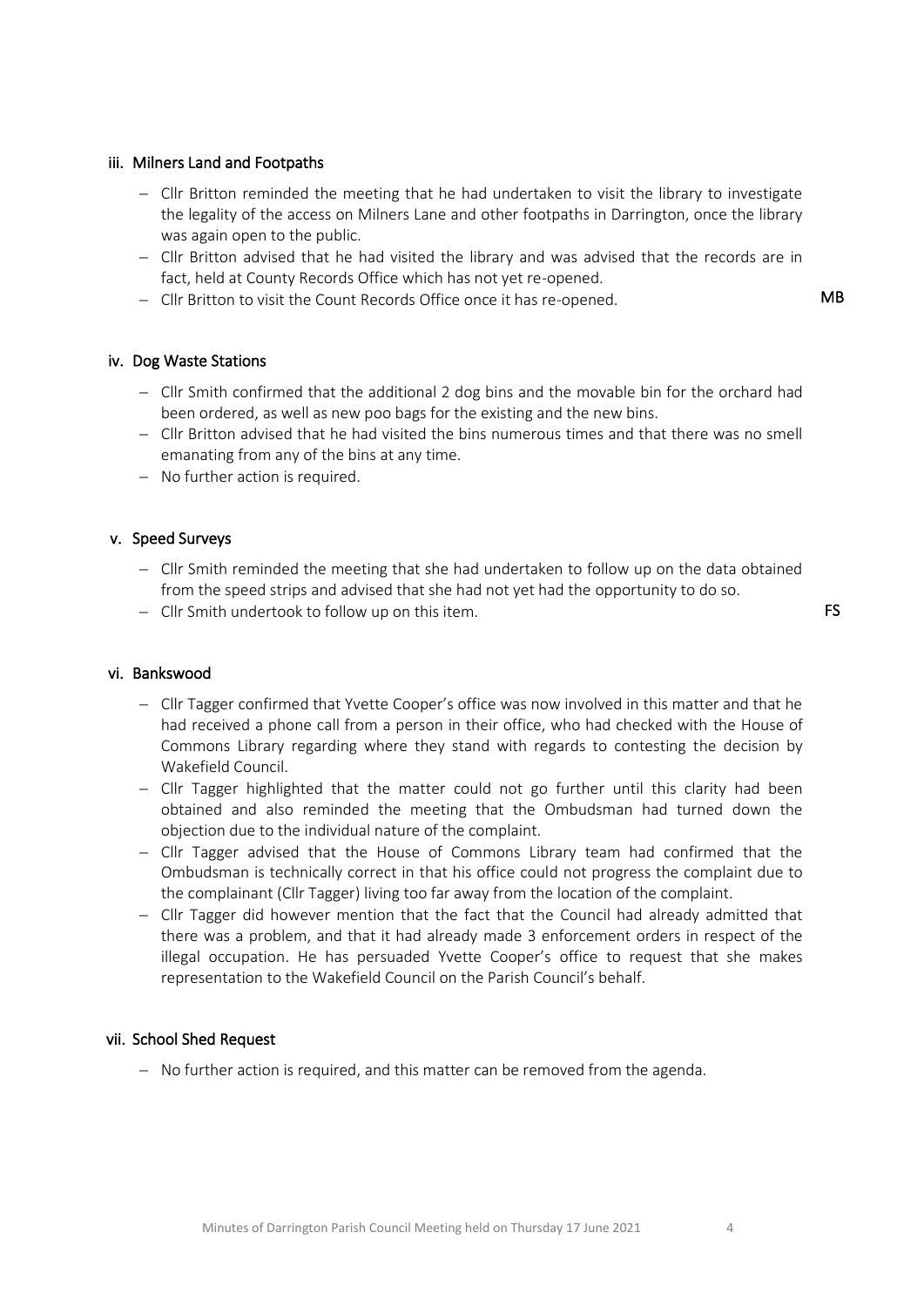- − It was agreed that if Nick Dyas (the gardener) undertook the strimming of any trees in accountable for any damage, injuries, etc. despite its paying for such service.
	-

# viii. Darrington Playgroup

− No further action is required, and this matter can be removed from the agenda. JJo

#### ix. Spread Complaint

- − Cllr Smith confirmed that she had responded to the complainant.
- − No further action is required, and this matter can be removed from the agenda.

#### x. Kyte Steps

- − Cllr Tagger reminded the meeting that this agenda item was brought about when he had visited the Kyte restaurant to discuss the possibility of the gardening club once again being located at the premises, with the new owner.
- − Cllr Tagger advised that during the conversation, he commented to the owner that the stairs to the restaurant appeared to be problematic and the owner suggested that if the Parish Council was willing to manage the project, he would be willing to finance the placement of a ramp, as he was keen to get more involved in the village.
- − It was agreed that Cllr Jackson and Cllr Stainer would visit the site in question to determine whether the construction of a ramp is possible, and to feedback at the next meeting.  $JJ/PS$

## xi. Old Orchard Plants

- − Cllr Britton confirmed that the plants had been bought and planted and were being regularly watered.
- − Cllr Jackson to water the plants the following week.
- − Cllr Stainer to cut the grass in the orchard the following week.

#### xii. Reusing of Planted Primulas

- − Cllrs Smith and Britton advised that this had not gone according to plan, as most of the primulas had been taken, and should be re-thought the following year.
- − It was agreed that in future years there should be no approval required, as this delayed the process.
- − Cllr Thompson queried whether the tree towards the traffic lights should be cut back, as it was covering the left-hand traffic light and Cllr Britton advised that he had liaised with the Council, who in turn instructed the Parish Council to not have the tree cut back, as it was the responsibility of the Highways Department to ensure that this is done and, if the Parish Council did in fact arrange for it to be cut back, it could be subject to prosecution.
- Darrington, it would be his responsibility and the Parish Council would not be held
- − Cllr Thompson to communicate this to Mick. LT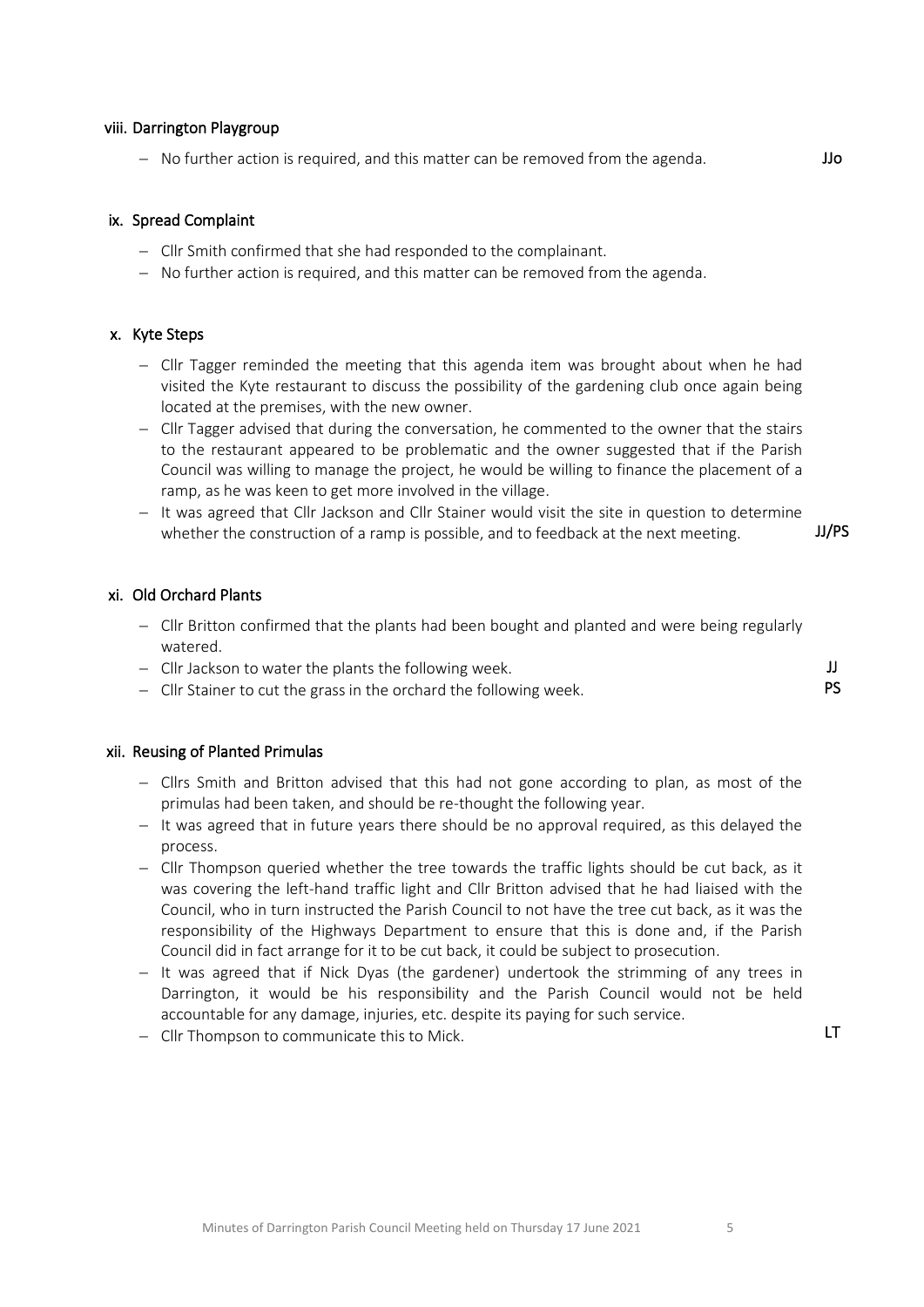# 5. Village Furniture & Sign Proposals

- − Cllr Smith confirmed that the picnic bench had arrived and would be installed on the field, and that the arrival of the other benches were being awaited.
- − No further action is required in this respect.

# 6. Correspondence

- a. Cllr Britton advised that he had received correspondence from the owner of the local Post Office, requesting that the Parish Council advertise the service on his behalf. It was agreed that this would be done. VS
- b. Cllr Smith advised of correspondence received from residents in respect of the wooden bus shelter near the traffic lights, noting that the shelter appeared to have been moved and querying whether it should be taken down. Cllr Smith confirmed that she had replied to the resident, and it was agreed that that Cllr Jackson would go down and have a look at the shelter with a view to determining whether or not it should be taken down and destroyed.
- c. Cllr Smith noted that Tony Hames, a recently appointed district councillor for Ward 13 had sent an email to the Parish Council, advising that he would be attending Parish Council meetings where he could and offering his services and skills where he could. Cllr Smith further noted that Mr. Hames was requesting input from the Council members on a query that he been approached on, namely the removal of the foot bridge over the A1 at Westpark, to facilitate proposals for major alterations to the filling station on the Southbound carriageway. Cllr Britton advised that he had responded accordingly, advising that there was no representation from Westpark on the Parish Council, and it was therefore not up to the Parish Council to determine whether the foot bridge was of any use. Cllr Smith to respond to him advising that the Parish Council has no comment in this respect and JJo to include Mr. Hames in the Parish Council's mailing list.

# 7. Finance

- − Cllr Britton queried whether payment had been made for use of the Spread's conference room the previous month, to which Cllr Stainer replied that no invoice had been received.
- − Cllr Britton to follow up with Andrew Johnson (the Landlord) on the previous and current month's MB invoice.
- − The RFO (Cllr Stainer) confirmed that the amount brought forward from April was £47,134.06 and that there was one item of income in May – the VAT refund of £691.88.

| Date                     |         | <b>Payment</b> |                                     |                                               |               |            |
|--------------------------|---------|----------------|-------------------------------------|-----------------------------------------------|---------------|------------|
| <b>Approved</b>          | ltem    | Method         | Payee                               | <b>Reason</b>                                 | <b>Amount</b> | <b>VAT</b> |
|                          |         |                |                                     |                                               |               |            |
| $\sqrt{20.5.21}$         | 05-2122 | Cheque 851     | D Dyas                              | Gardening/maintenance                         | 176.00        |            |
| 20.5.21                  | 06-2122 | Cheque 852     | <b>Came and Company</b>             | <b>Local Council Insurance Policy</b>         | 584.06        | н.         |
| 20.5.21                  | 07-2122 | Cheque 853     | Streetmaster                        | Bench furniture for village                   | 9,513.60      | 1,585.60   |
| 20.5.21                  | 08-2122 | Cheque 854     | Woodberry                           | Picnic table                                  | 366.00        | 61.00      |
| 20.5.21                  | 09-2122 | Cheque 855     | <b>Mick Flaherty</b>                | <b>Electricity for Christmas lights</b>       | 25.00         |            |
| 20.5.21                  | 10-2122 | Cheque 856     | <b>Mick Britton</b>                 | Salt bin                                      | 119.95        | 19.99      |
| 20.5.21                  | 11-2122 | Cheque 857     | Carter and Jackson                  | Printing of newsletters                       | 275.00        | ÷          |
| 20.5.21                  | 12-2122 | Cheque 858     | <b>Mick Britton</b>                 | <b>Materials for Notice Board restoration</b> | 44.66         | 7.45       |
| 20.5.21                  | 13-2122 | Cheque 859     | <b>Mick Britton</b>                 | Masks and gel for PC meeting                  | 3.00          | 0.50       |
| 20.5.21                  | 14-2122 | Cheque 860     | <b>Darrington CE Primary School</b> | S137 grant - school reflective garden         | 1,000.00      | ۰.         |
|                          |         |                |                                     |                                               |               |            |
| <b>Total expenditure</b> |         |                |                                     |                                               | 12.107.27     | 1,674.54   |
|                          |         |                |                                     |                                               |               |            |

#### **There were 10 items of expenditure:**

− Cllr Stainer advised that this left a balance of £35,718.67.

FS JJo

JJ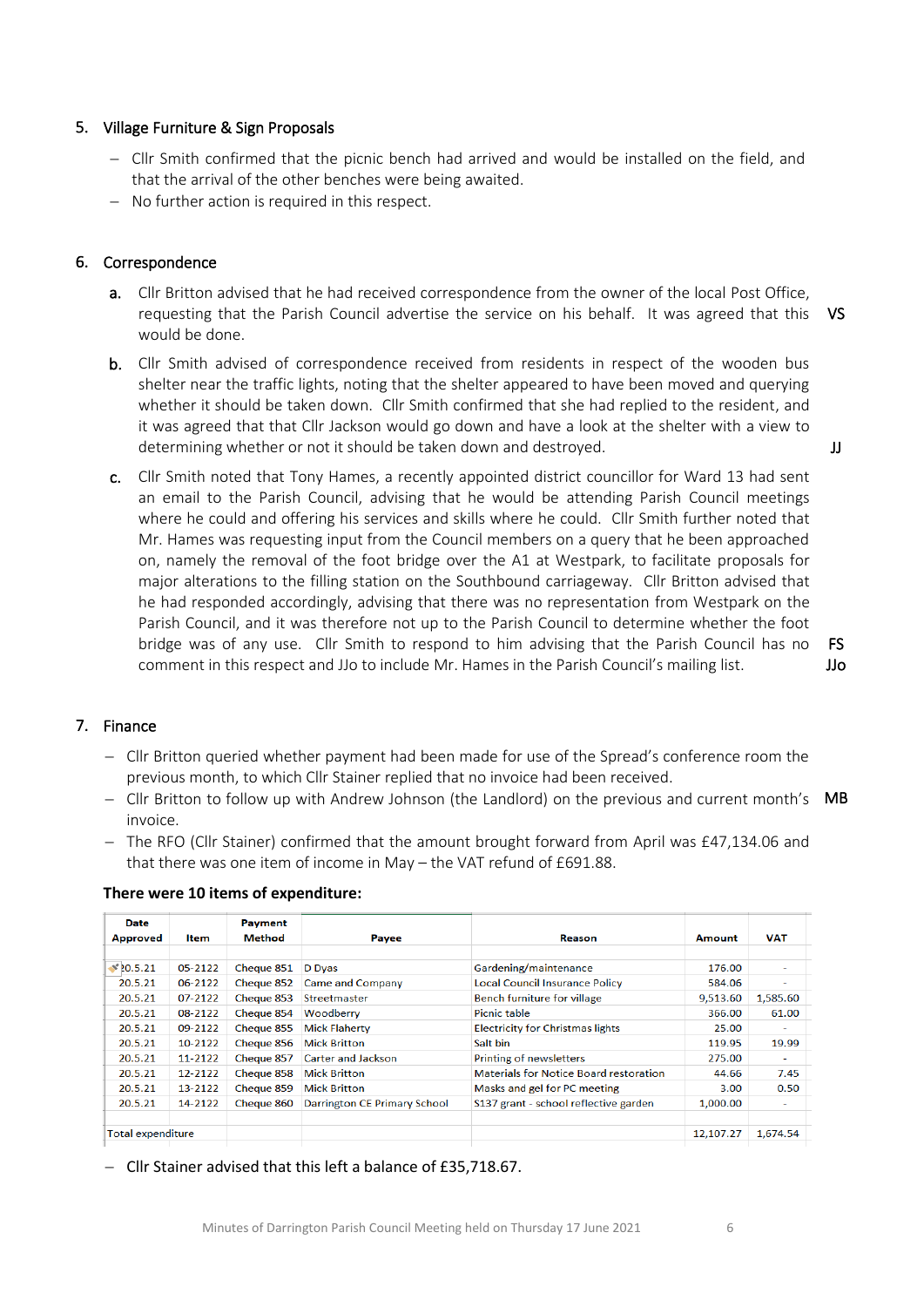#### **Payments to be approved for June:**

| 17.6.21 | 15-2122 | Cheque 861 | <b>P</b> M Stainer                | Postage for Audit Return                  | 6.85     | ٠      |
|---------|---------|------------|-----------------------------------|-------------------------------------------|----------|--------|
| 17.6.21 | 16-2122 | Cheque 862 | D Dyas                            | Gardening/maintenance                     | 240.00   | $\sim$ |
| 17.6.21 | 17-2122 | Cheque 863 | <b>Darrington Playgroup</b>       | S137 grant - Darrington Playgroup         | 232.80   | $\sim$ |
| 17.6.21 | 18-2122 | Cheque 864 | <b>Mick Britton</b>               | Gardening/maintenance                     | 84.49    | $\sim$ |
| 17.6.21 | 19-2122 | Cheque 865 | PCC of Darrington with Wentbridge | S137 grant - Maintenance of Village clock | 104.00   | ÷      |
| 17.6.21 | 20-2122 | Cheque 866 | <b>P</b> M Stainer                | <b>Printer ink</b>                        | 11.49    | 1.92   |
| 17.6.21 | 21-2122 | Cheque 867 | <b>Mick Britton</b>               | Gardening/maintenance                     | 145.00   | 24.17  |
| 17.6.21 | 22-2122 | Cheque 868 | <b>First Impressions</b>          | Summer hanging baskets/planters           | 3,119.40 | 519.90 |
| 17.6.21 | 23-2122 | Cheque 869 | <b>Avril Jackson</b>              | Gardening/maintenance - Plants            | 59.50    | 9.92   |
| 17.6.21 | 24-2122 | Cheque 870 | Avril Jackson                     | Gardening/maintenance - Plants            | 54.00    | ÷      |
| 17.6.21 | 25-2122 | Cheque 871 | <b>Glasdon UK Ltd</b>             | Dog Waste Bin                             | 283.16   | 47.20  |
|         |         |            |                                   |                                           |          |        |
|         |         |            |                                   | <b>TOTAL</b>                              | 4,340.69 | 603.11 |
|         |         |            |                                   |                                           |          |        |

- − Cllr Smith proposed these payments be made and Cllr Stones seconded, with no dissent.
- − Taking into consideration anticipated expenditure, the RFO forecast a balance for the end of the financial year of £23,560.93.
- − Cllr Britton noted that this was almost double the Parish Council's precept and highlighted that there would be additional income of approximately £11 000 in the not-too-distant future, due to the construction of Number 3 nearing completion and sale.
- − Discussion was held regarding whether to construct a new bus shelter at the cost of the Parish Council, given that it was the responsibility of the Coach Company to do so.
- − It was agreed that as the Parish Council was in a financially strong position, further discussion would be held once the additional levies had been received, with a view to considering the construction of a possibly-wheelchair-friendly bus shelter and ramp.
- − Cllr Stainer queried with Cllr Stones whether there had been any feedback received from residents in respect of the newsletter's invitation for suggestions as to how to spend the Parish Council's surplus funds.
- − Cllr Stones advised that no suggestions had been received in this respect.
- − Cllr Stainer queried whether any communication had been sent in respect of the Community Infrastructure Levy and how it had been spent, and Cllr Stones undertook to determine to whom this communication should be addressed. VS
- − Cllr Stainer undertook to send the required annual ICL expenditure report to the relevant person upon receipt of the details from Cllr Stones. PS
- − Cllr Tagger reminded the meeting of a previous discussion regarding appointing an internal auditor and advised that he had approached someone for the role.
- − Cllr Tagger highlighted that whilst the individual had expressed interest in taking on the role, he wanted to discuss same prior to making any commitment.
- − It was agreed that the appointment of an internal auditor would be postponed until a bit later in <sub>AT</sub> the year, however Cllr Stainer agreed to engage in initial discussions with him in the interim. AT/PS

# 8. Planning Matters

- − Cllr Britton noted the request for removal of a sycamore tree near Police House on Estcourt Road due to ground rot, and it was agreed that this would be left in the capable hands of the Tree Planning Officer at the WMDC.
- − Cllr Britton advised that the application for a single-story extension to Squirrel House, 9 Owl Close had been approved.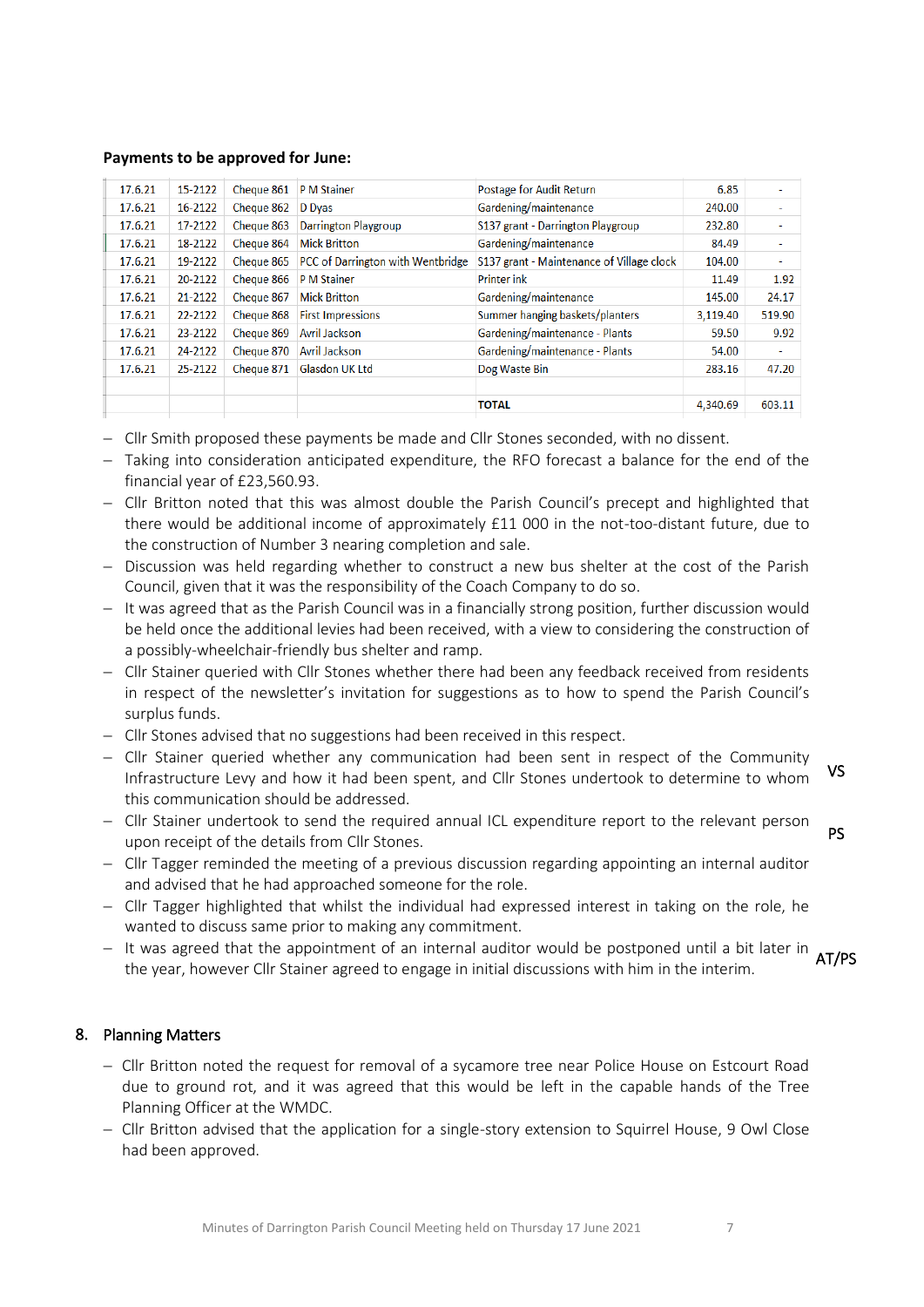- − Cllr Britton invited comments from the meeting regarding the application for construction of a 4 bedroom dwelling on the property adjacent to Darrington Hall, as well as the objections raised by residents during the public forum portion of the meeting.
- − Cllr Britton proposed that the Parish Council consider lodging an objection on the basis that the development a) will restrict access of emergency vehicles, b) will impact on traffic congestion in the area, c) contravenes the Parish plan in terms of the stone wall being partially removed as well as constitutes infill, and d) is not consistent with the aesthetic of the village.
- − After some discussion it was unanimously agreed, Cllr Tagger proposed and Cllr Jackson seconded, that the Parish Council object to the application. There was no dissent in this respect.
- − Cllr Tagger undertook to lodge the objection on the Parish Council's behalf on basis of a) the aesthetic of the proposed development (including the knocking down of the stone wall), b) the restrictive covenant on Darrington Hall's title deed, and c) the road disruption that will occur as a result of the development.
- − Cllr Stones advised that she had been engaging with one of the residents in respect of the intention to build warehousing and a distribution centre behind and in front of Grove Hall.
- − Cllr Stones highlighted that the resident had mentioned that he had not been given an opportunity to object to the development as Wakefield Council had already pushed the application through and, he was expected to make representation at the meeting, however he had not turned up.
- − Cllr Britton advised that an application for warehousing does not have to adhere to the same stringent requirements as that of an application for housing.
- − Cllr Stones committing to contacting the resident and attempting to obtain more information, however Cllr Britton advised that unless the resident makes representation to the Parish Council of his concerns, no further discussion should be held in this respect.

# 9. Reports – School, Police, Gardening Club, Village Field, Newsletter

School

Nothing to report.

Police

Nothing to report.

#### Gardening Club

− Cllr Tagger advised that they were now up to Issue No. 15 and everything was on track for the first face-to-face meeting to be held at the Kyte.

# Village Field

− Nothing to report, however discussions were held regarding the possibility of having another bonfire.

#### Newsletter

− Cllr Stones confirmed the newsletter had been sent out and Cllr Smith advised that there had been quite a few responses from the letter.

AT